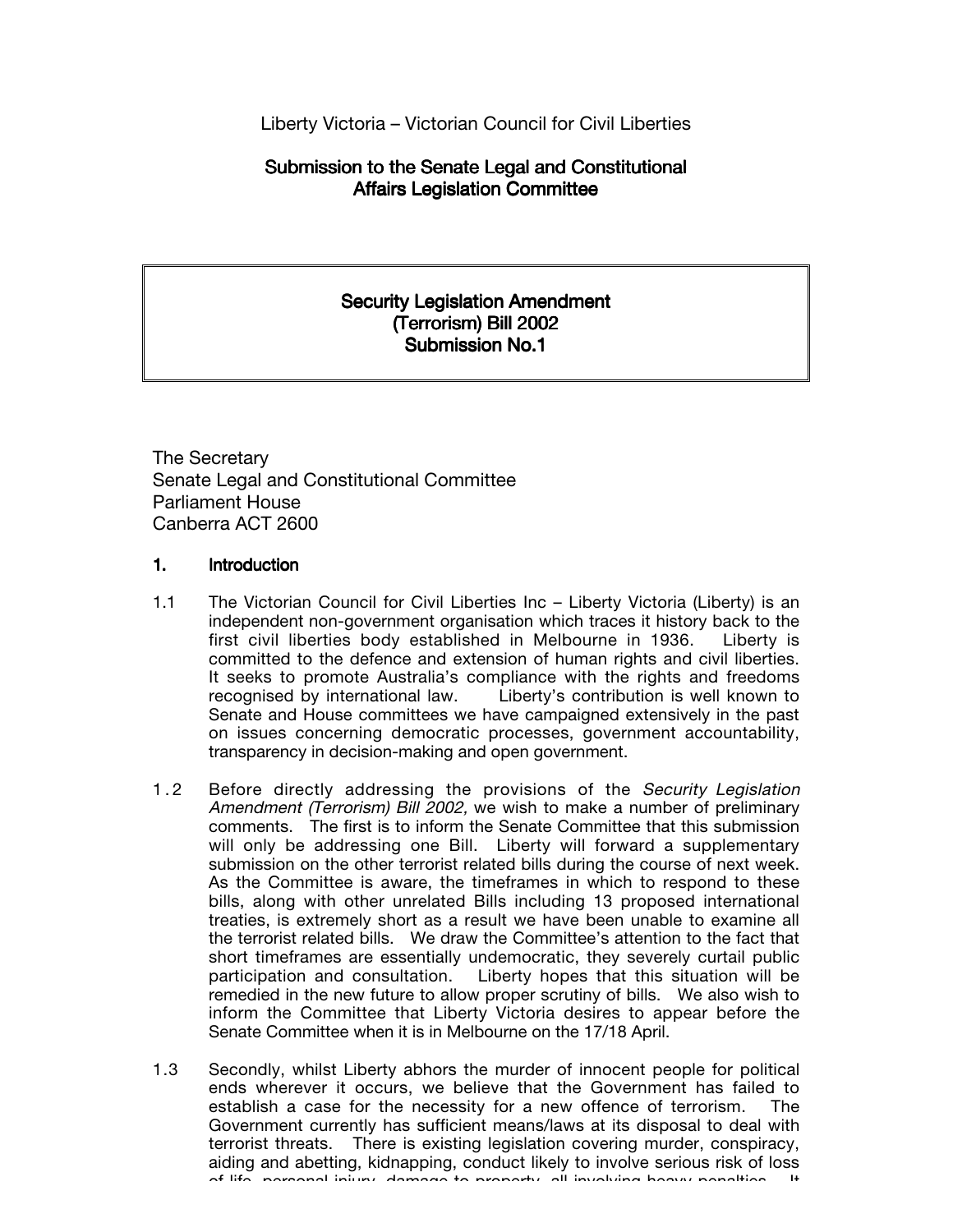is intellectually dishonest to exploit public fears and anxieties about terrorism by introducing laws for which no justification has been or could be made. Existing laws adequately deal with any crimes that could reasonably or sensibly be described as terrorism.

- 1.4 Thirdly, we wish to point out that the term 'terrorist' and 'terrorism' is not value-neutral. Due the linking of refugees with notions of 'illegality', 'criminality' and 'possible terrorists', by the Howard Government during the last federal election, and the failure of the Opposition to counteract that linkage, the term 'terrorist' is now inextricably linked with people from Arabic or Middle-Eastern background or with people of the Muslim faith. Political expediency has ensured that the term has heavy undertones of racial and religious stereotypes, with prejudice rather than commonsense often underlying political and public discourse on terrorism.
- 1.5 Fourthly, and closely related to the third point, Liberty wishes to highlight how prejudice and ill-conceived laws contribute to injustice. We note that the definition of 'terrorism' in the bill is almost word for word of that in the Terrorism Act 2000 (UK), a bill whose precursor was the Prevention of Terrorism Act 1974 (UK) which contained the same definition. Need we remind the Committee of the Guilford Four, the Birmingham Six and the McGuire Seven, amongst others of Irish extraction, who were convicted under that Act and at later trials subsequently acquitted. Part of the reason for those convictions was the surrounding political context which at that time too often equated 'Irishness' with 'terrorist', irrespective of evidence to the contrary. Indeed, Gerry Conlon (Guilford Four) was one of the first people detained under that Act, an Act that like the proposed amendments to ASIO powers, allowed the indefinite detention of persons without access to a legal representative. It was during that indefinite detention that the evidence was produced which convicted Conlon, evidence that was later proven to be false. Injustice is often the result of hastily and ill-conceived laws implemented in a conflictual or prejudiced climate, Governments need to exercise caution in such a climate. History has demonstrated greater powers invariably lead to greater abuse. The types of power envisaged should only be given in situations of demonstrated necessity. There is no evidence that the additional powers are required indeed their existence would not have prevented the tragic events of September 11. Why then are they required?
- 1.6 Finally, we wish to draw the Committee's attention to longstanding conventions of the rule of law in respect of criminal offences:
	- (a) The rule of law requires that all persons be protected from arbitrary power.
	- (b) Everyone is to be presumed innocent until proven guilty according to the law.
	- (c) Any person arrested or detained on a criminal charge, or indeed suspected of criminal activity, will have the right to a lawyer and to be brought promptly before a Judge or other officer authorised by the law to decide the lawfulness of the arrest or detention.
	- (d) All persons are equal before the law and are entitled without discrimination to equal protection of the law.
	- (e) The government and designated authorities have a duty to comply with th ti d i the time that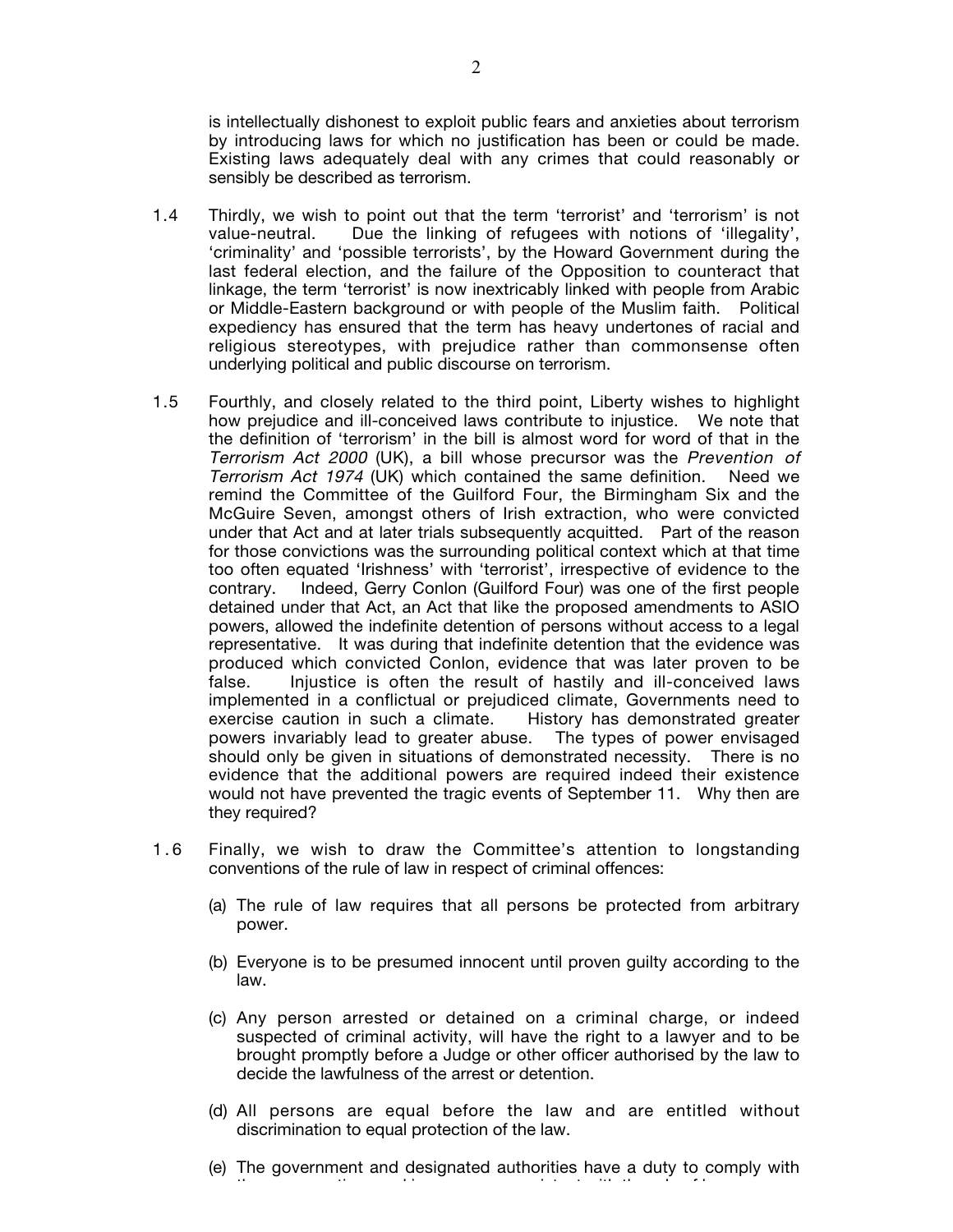- (f) Everyone should have an effective means of redress against government administrative and executive decisions.
- (g) The independence of the legal profession and the judiciary must be protected; and
- (h) Any domestic legislation must comply with international laws relating to human rights and fundamental freedoms, including thought, freedom of expression, conscience and religion, right of peaceful assembly and demonstrations, and the right of freedom of association.
- 1.7 Under no circumstances should the values outlined in 1.6 be undermined. They are essential values underpinning democratic governance and the rule of law. The Government has not provided any urgent evidence for derogation from these principles.

#### 2 Definition of Terrorism

- 2.1 Liberty believes that the definition of terrorism is defined too broadly and is too vague and unwieldy. Given the broad powers in the bill and the overturning of traditional conventions, specifically reversal of the burden of proof, the definition needs to be as precise as possible. Liberty is concerned that despite the fact that 'lawful advocacy, protest or dissent, or industrial action' is not included in the definition, because of the imprecise nature of the definition and the political or ideological positions of changing governments this definition can and may be interpreted through a political lens which will see political activity such as public demonstrations or unplanned industrial activity, which is clearly not terrorist activity, caught within the provisions.
- 2.2 Two examples illustrate this possibility. The nurses union goes on strike for better pay and conditions, subsequently this strike results in the partial shutdown of beds and certain machinery in public hospitals. This action could fall within s101.1(2)(d) 'creates a serious risk to the health or safety of the public or a section of the public', yet this is clearly not terrorist activity. If the nurses union is caught within this section various legal consequences then occur such as the union may be listed as a proscribed organisation which then has further consequences in terms of its financial assets and indeed the membership of the nurses union.
- 2.3 Another example is provided by reference to human rights NGOs like Amnesty International who may issue an alert to its membership and likeminded organizations to fax or email a government to condemn or protest about the impending execution of a prisoner of conscience. This activity may bring such an organisation within the provisions of  $s101.1(2)(e)$ 'seriously interferes with, seriously disrupts, or destroys, an electronic system including, but not limited to (i) an information system; (ii) a telecommunications system, etc.
- 2.4 Liberty wants assurances that this type of legitimate industrial or protest activity will not be caught within the provisions of this Act. In addition, we wish to point out that debate and protest are not antithetical to democracy but are an essential element of a thriving democracy. The lack of precise language gives Liberty great cause for concern that groups that do not fit in with a governments political persuasion or political agenda may find themselves targeted under this legislation.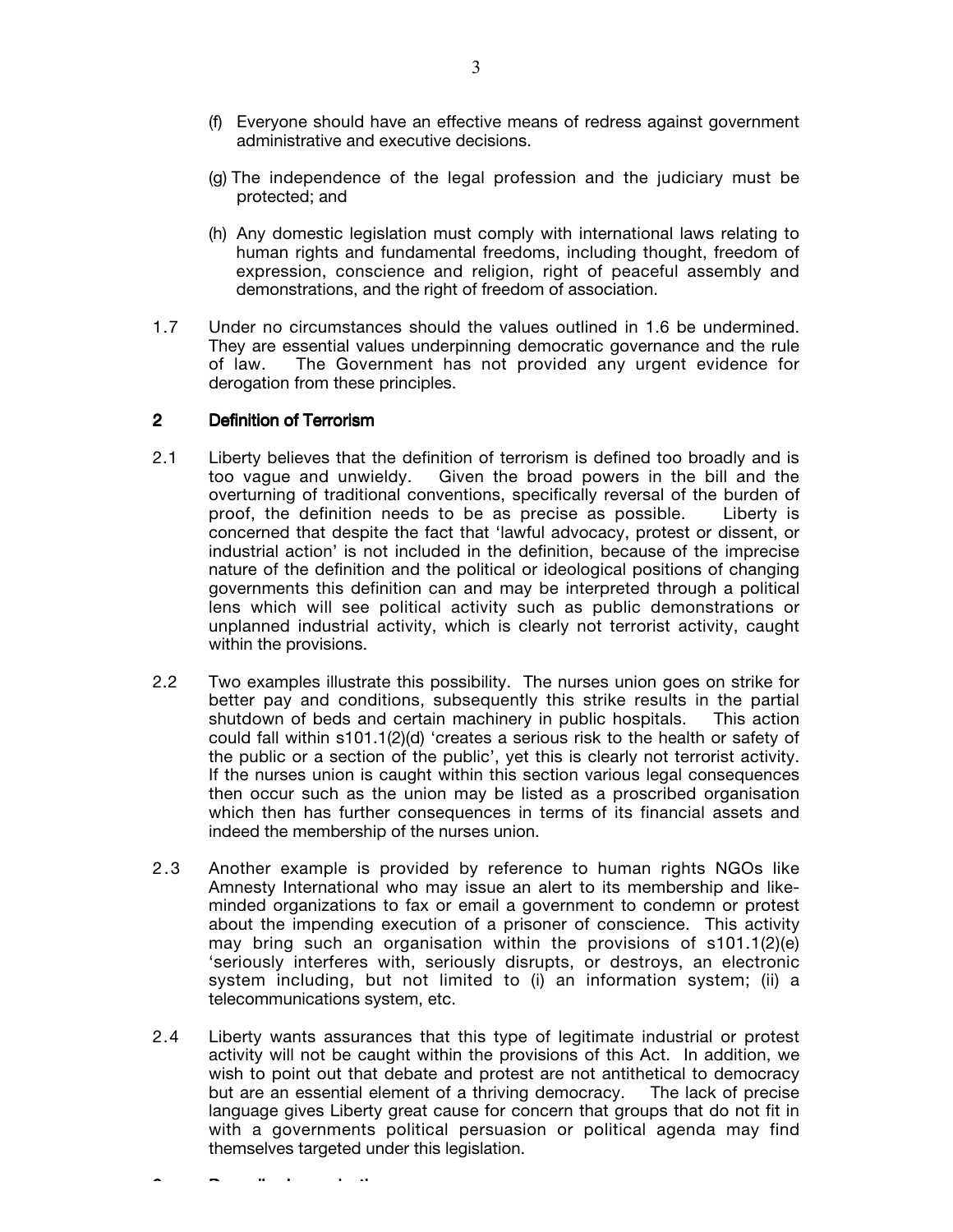- 3.1 Liberty believes that this bill gives too much power to the Attorney-General to list organizations as a proscribed group. We note that there does not appear any provision requiring the Attorney-General to make a case against an organisation before a Judge in order to proscribe it. An organisation can be proscribed without proof of any wrongdoing. We further note that the Attorney-General can revoke a declaration if he is satisfied on reasonable grounds that none of the paragraphs in s101.2(1) apply, however, the offence is one of strict liability where the burden of proof is reversed. We believe that the Executive Government has too much power in relation to the proscription process and that this **clearly contravenes the doctrine of the** separation of powers. Liberty opposes this section under all circumstances; groups should not be rendered illegal via a process which in itself is highly questionable in relation to the principles of the rule of law.
- 3.2 In addition Liberty believes that some form of compensatory damages should be applicable in the event that due to a wrongful listing an organisation suffers damage to its reputation or suffers financial loss. The inclusion of compensatory provisions are consistent with the principles of natural justice.
- 3.3 We advise the Committee to instruct its researchers to look at Lord Avebury's comments in relation to the similar proscription provisions in the UK Act. Lord Avebury quite rightly objected to the broad powers of the Home Secretary to proscribe organizations pointing out that organizations which supported Nelson Mandela during the apartheid era, and the post 1975 East Timorese resistance movement, amongst others, would all be considered terrorist and listed as proscribed organizations. Further, a look at the proscribed groups under the original UK Act one notices that only Irish pro-republican and pro-loyalists groups are listed, under the new act this list has been up-dated to include almost exclusively Islamic organizations. Recent political history is full of terrorist activity initiated by groups outside of these two groupings. The propensity to target specific religious and racial groups is demonstrated in the selectivity of the groups listed under the UK provisions.

### 4. Additional Comments

- 4.1 Liberty has further concerns in relation to the reversal of the burden of proof, the creation of strict and absolute liability offences in respect of penalties which involve imprisonment, the broadness of terms such as 'likely to endanger the security or integrity of the Commonwealth or another country', and we wish to examine constitutional aspects of this bill vis-à-vis the Menzies' Government Communist Party Dissolution Act.
- 4.2 These issues plus the amendments to the ASIO powers will be forwarded in a subsequent submission to this Committee and the Committee inquiring into the *Australian Security Intelligence Organisation Legislation Amendment (Terrorism) Bill 2002* by Friday 12 April.

Liberty Victoria Level 4, 360 Little Bourke Street Melbourne Vic 3000

Ph: 9670 6422 Fax: 9670 6433